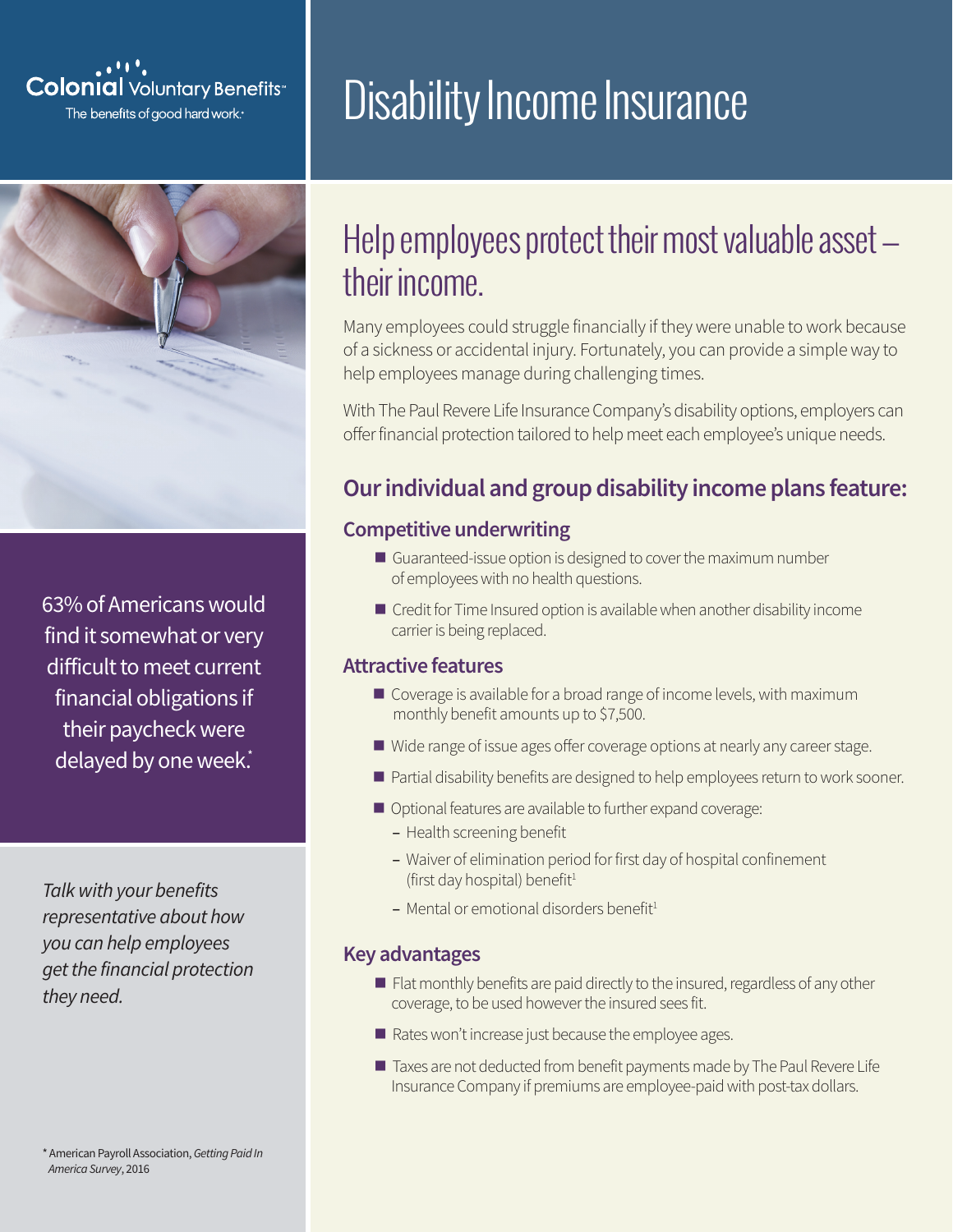### Coloni The benefits of good hard work.

ColonialLife.com

# Group Disability Insurance

You never know when a disability could impact your way of life. Fortunately, there's a way to help protect your income. If a covered accident or sickness prevents you from earning a paycheck, disability insurance can provide a monthly benefit to help you cover your ongoing expenses.

#### **Can you afford to not protect your income?**

You don't have the same lifestyle expenses as the next person. That's why you need disability coverage that can be customized to fit your specific needs.

After calculating your monthly expenses, your benefits counselor can help you complete the benefits worksheet.

|                                                 |                                                           | <b>MONTHLY EXPENSES</b>       |
|-------------------------------------------------|-----------------------------------------------------------|-------------------------------|
|                                                 |                                                           | Round to the nearest hundred. |
|                                                 | Rent or mortgage                                          | \$                            |
| 2                                               | Transportation                                            | \$                            |
| 3                                               | Utilities (phone, internet, electricity/gas, water, etc.) | \$                            |
| $\overline{4}$                                  | Food and necessities                                      | \$                            |
| 5                                               | Other expenses                                            | \$                            |
| Total monthly expenses (add lines 1-5 together) |                                                           |                               |

### **Benefits worksheet**

#### **How much coverage do I need?**

Monthly benefit amount for off-job accident and off-job sickness: Choose a monthly benefit amount between \$400 and \$7,500.\*

*If your plan includes on-job accident/sickness benefits, the benefit is 50% of the off-job amount.*

#### **What is the benefit period?**

Benefit period: \_\_\_\_\_\_\_ months The partial disability benefit period is three months.

#### **When may my total disability benefits start?**

After an accident: \_\_\_\_\_\_\_ days htter a sickness: \_\_\_\_\_\_ days

\*Subject to income requirements